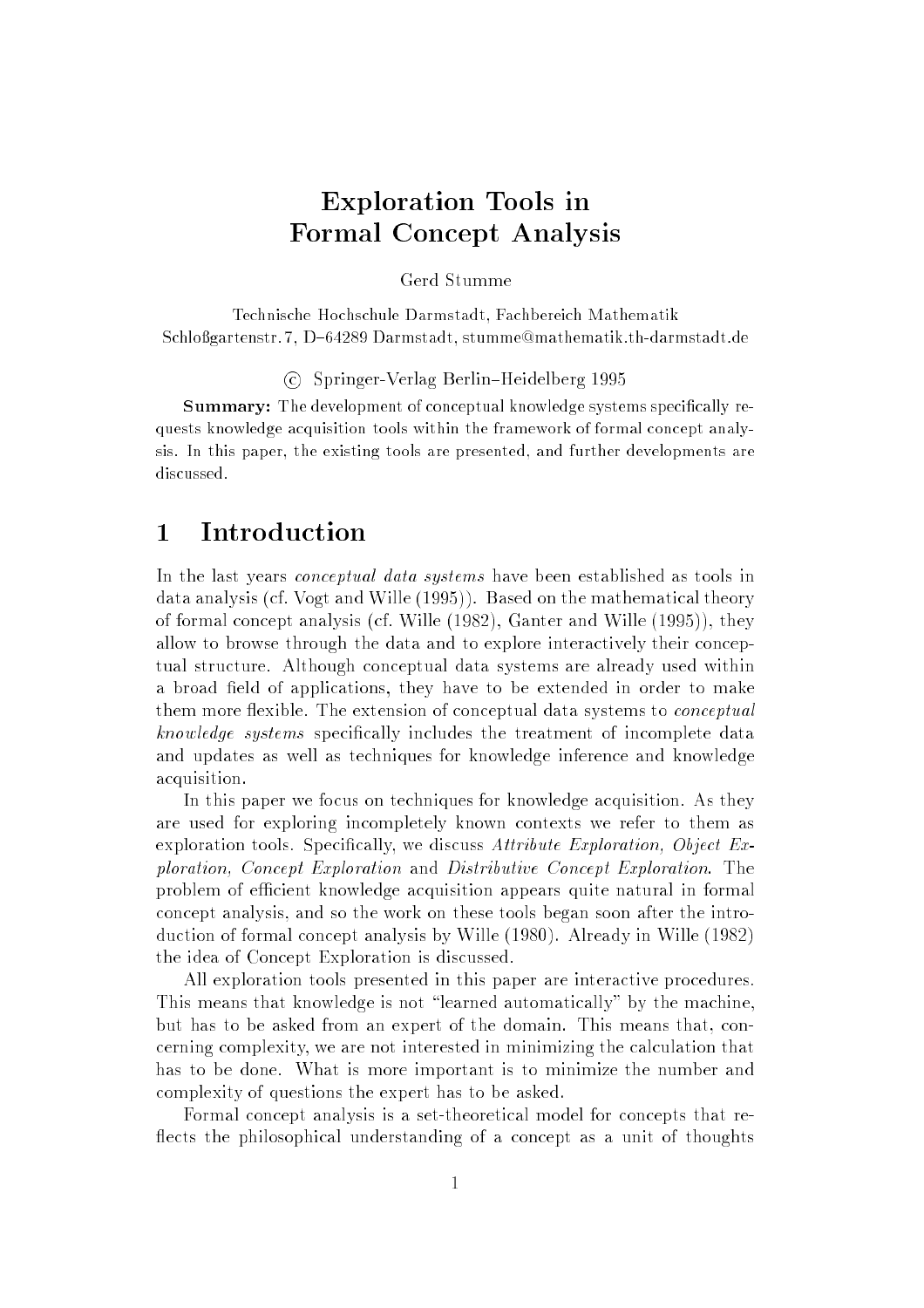consisting of two parts: the extent which contains all ob jects that belong to the concept, and the intent which contains all attributes common to all the ob jects (cf. Wagner (1973)). The basic notion which models the knowledge about a specific domain is the (one-valued) formal context. A formal context consists of a set of objects, a set of attributes, and a relation that indicates whether an object has an attribute or not. The *formal concepts* can be derived from this context as described below. There is a natural order on the formal concepts that reflects the subconcept-superconcept-relation. The adjective "formal" indicates that we do not talk about concepts of the real world, but only about their counterparts in our model.

In many applications the notion of one-valued contexts is too rigid to model the data adequately. Conceptual knowledge systems are often based on many-valued contexts, in which the objects may have different values for an attribute. However the exploration tools described in this paper apply only to one-valued contexts; exploration tools for many-valued contexts have still to be developed. Later in this paper we briefly discuss the conception of Scale Exploration for exploring dependencies in many-valued contexts.

We give now the mathematical definitions of (one-valued) contexts and concepts: A *(formal) context*  $(G, M, I)$  consists of two sets G and M and a relation I between them. The elements of G and M are called *objects* resp. attributes, and  $(g, m) \in I$  (or  $gIm$ ) is read as "the object g has the attribute  $m$ ".

For every set of objects  $A \subseteq G$  we define the set  $A^* := \{m \in M | q \}$ for all  $g \in A$  of all attributes shared by all objects in A. Dually the set  $B^{\dagger} := \{q \in G | q \, \text{Im} \text{ for all } m \in B \}$  is the set of all objects having all attributes in  $B \subset M$ .

A *(formal)* concept of the context  $(G, M, I)$  is a pair  $(A, B)$  with  $A \subseteq G$ ,  $B \subseteq M$ ,  $A' = B$ , and  $B' = A$ . The set A is called the *extent* of the concept, the set  $B$  the *intent*. The hierarchical subconcept-superconcept-relation is formalized by (A1; B1) (A2; B2) :() A1 A2( () B1 B2) :

The set of all concepts of a context  $(G, M, I)$  together with this order relation is a complete lattice which is called the *concept lattice* of  $(G, M, I)$ (cf. Wille (1982)). This means that for every set of concepts there exist a unique largest subconcept (the  $\inf_{m \leq m}$ ) and a unique smallest superconcept (the supremum).

The following example shows how the line diagram of a concept lattice unfolds the information contained in the underlying data context.

*Example*. The context in Fig. 1 classifies some pure chemical substances (cf. Mortimer (1983)). The ob jects in this example are the substances Cl, He,  $NaCl, H<sub>2</sub>O, HCl, and NaOH, and the attributes are "compound", "element",$ "(Brönsted-) acid", "(Brönsted-) base", "salt", "inert gas", and "halogen".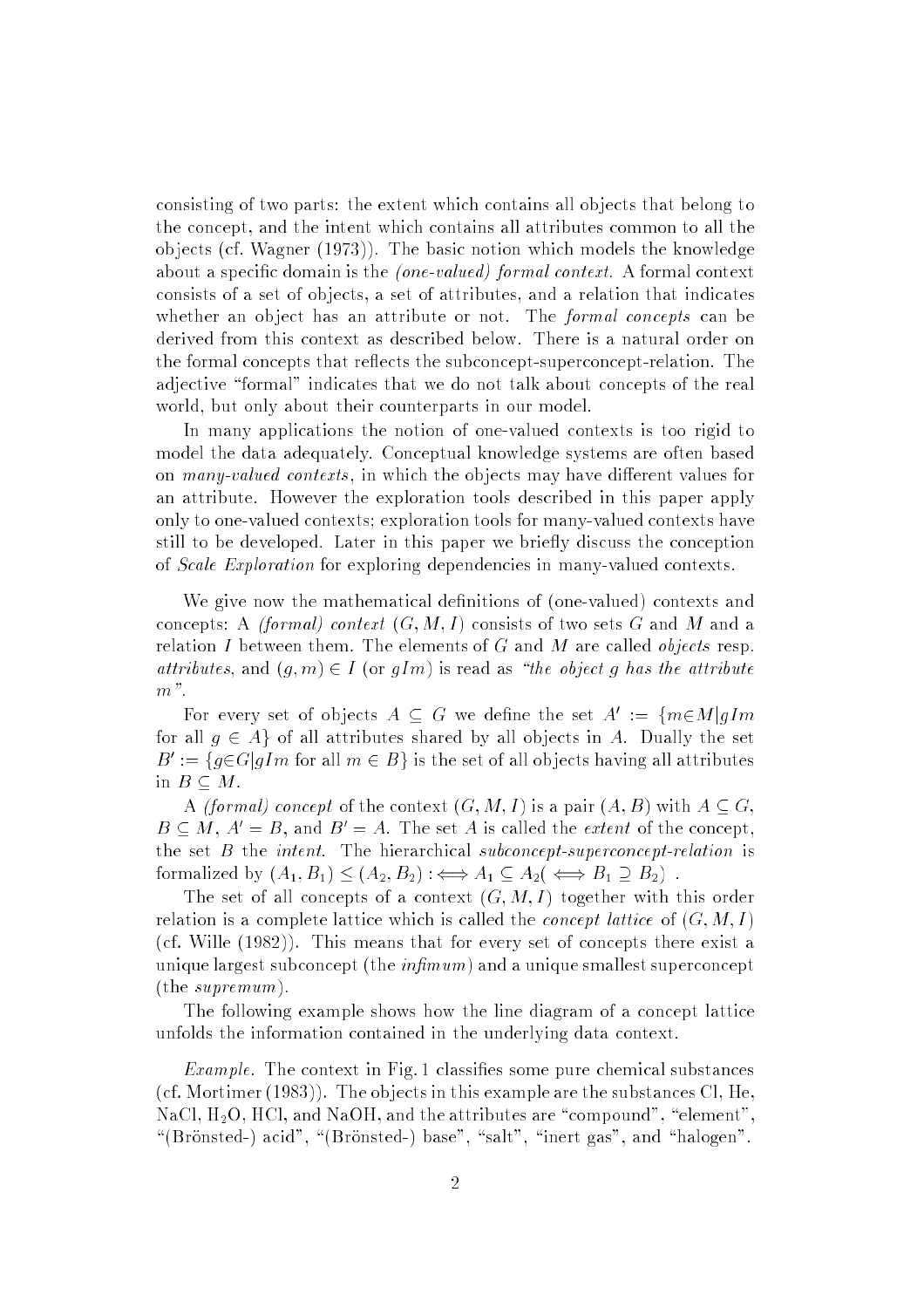

Figure 1: Context and concept lattice of pure chemical substances

The small circles in the line diagram of the concept lattice stand for the concepts. A circle labeled by an object  $g$  represents the concept with the smallest extent containing q. A circle labeled with an attribute  $m$  represents the concept with the smallest intent containing  $m$ . In general, the circle of a concept is linked by a descending path to all the circles that are labeled by ob jects belonging to the extent of the concept, and by an ascending path to all circles that are labeled by attributes belonging to the intent of the concept. For example, the leftmost concept in the diagram has the objects NaOH and  $H_2O$  in its extent and the attributes "base" and "compound" in its intent. The whole information given by the context can though be read from the line diagram of its concept lattice: An object  $q$  has an attribute m if and only if there is an ascending path from  $q$  to  $m$  in the line diagram.

### 2 Exploration Tools

If a context is completely given, then there is no problem to calculate the concept lattice (cf. Ganter (1987), Burmeister (1987)). In many applications however we either do not have the complete knowledge of the domain in which we are interested or the context is too large to be completely given. As a context consists of the three components  $G, M$  and I, there are mainly the following possibilities of incomplete contexts (Wille (1980)):

- 1. The sets  $G$  and  $M$  are completely given, but not the relation  $I$ .
- 2. G is incomplete, M is complete.
- 3. G is complete, M is incomplete.
- 4. Neither G nor M are completely given.

In the first case, there is no exploration tool available up to now. Such a tool depends on the way how the knowledge asked from the expert is represented (e. g. implications, constraints,  $\dots$ ). In order to get an efficient tool, dependencies between single entries in the relation  $I$  have to be considered, so that every answer in the interactive exploration dialogue determines more than one entry.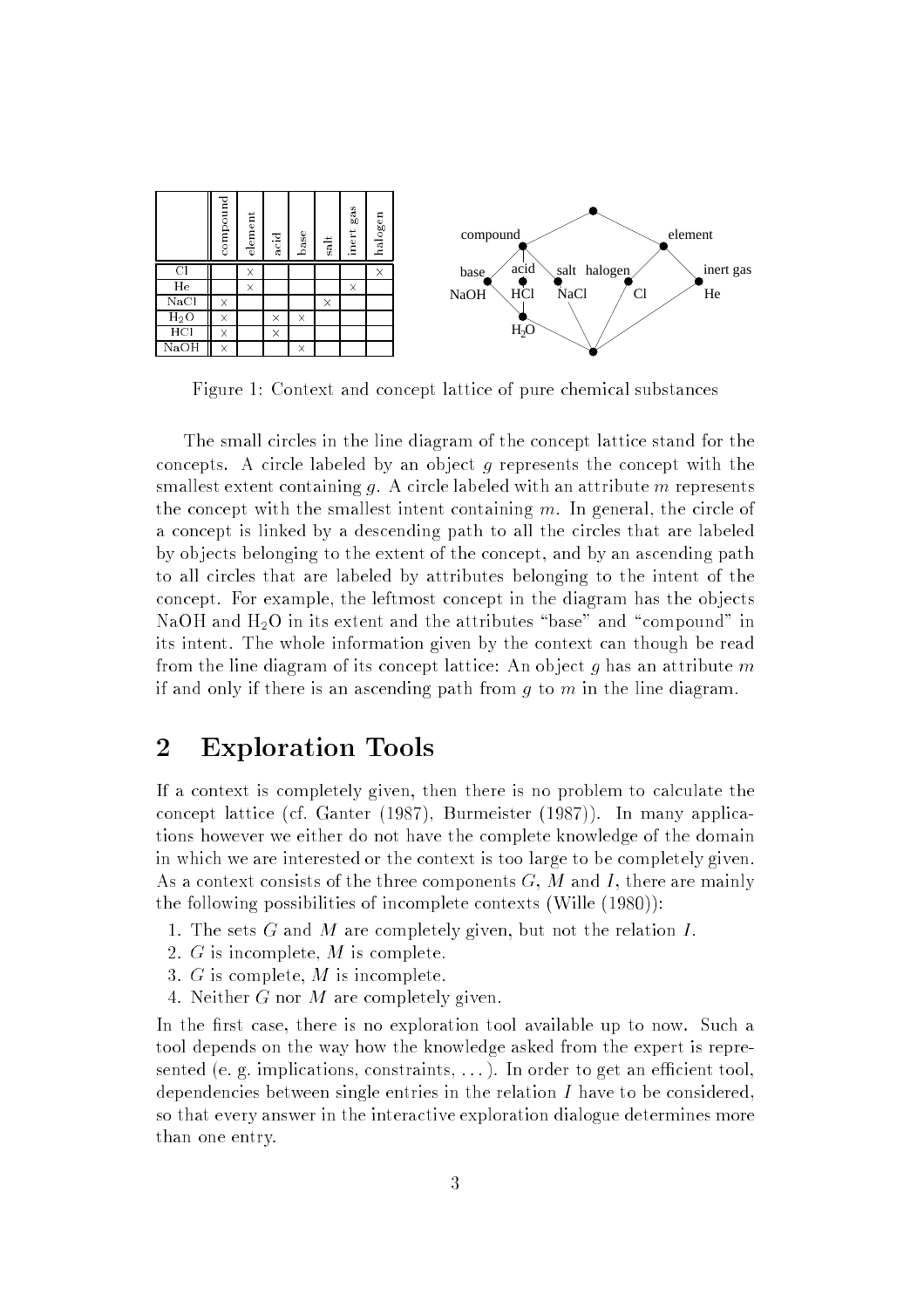In the second case we are not interested in completing the whole set  $G$ ; it is sufficient to obtain information on "typical objects" which generate the whole concept lattice. Attribute Exploration suggests implications between the attributes to the expert. Every rejection of an implication has to be justified with a "typical object" as a counterexample.

The third case is dual to the second one. As all definitions in formal concept analysis are (at least up to now) dually symmetric in  $G$  and  $M$ . we can just interchange them and then apply Attribute Exploration. So we obtain the *Object Exploration*, in which implications between the objects are suggested to the expert, who  $\frac{1}{2}$  in case of rejection  $\frac{1}{2}$  has to give a \typical attribute" that separates the ob jects in premise and conclusion. Both attribute and object exploration are discussed in the next section. where also Rule Exploration as an extension of Attribute Exploration to horn clauses in first order predicate logic is described.

The fourth case (where neither G nor M are completely known) is more difficult to treat, as we do not have an obvious start as in cases 2 and 3. Concept Exploration starts from some "basic concepts" that are assumed to be concepts of the (unknown) context. The expert has to answer questions of the form: "Is s a subconcept of  $t$ ?", where s and t are lattice terms built with the basic concepts. Negative answers have to be answered by an ob ject and an attribute that separate the concepts. The result is the largest lattice that can be generated by the basic concepts with respect to the given answers. Principal and technical difficulties suggested an alternative approach named Distributive Concept Exploration. These two exploration tools are described in Section 4.

# 3 Attribute Exploration, Object Exploration and Rule Exploration

Attribute Exploration can be used to determine the concept lattice of a context, where the set  $G$  of objects is either not completely known or too large to be listed completely  $(G \text{ may even be infinite})$ . The implementation in Burmeister (1987) is based on the Next-Closure-Algorithm of B. Ganter (1987) which calculates a minimal set of implications, from which all other implications can be derived (Duquenne and Guigues (1986)). The program starts by asking for the attributes (and eventually some objects) of the context. Then it suggests implications between the attributes to the expert. Either the expert accepts an implication or he gives another object that has all attributes in the premise of the implication, but not all attributes in its conclusion. These objects are enough to determine the structure of the concept lattice. The implications that are valid for these separating objects are exactly those which are valid for all objects in the explored universe.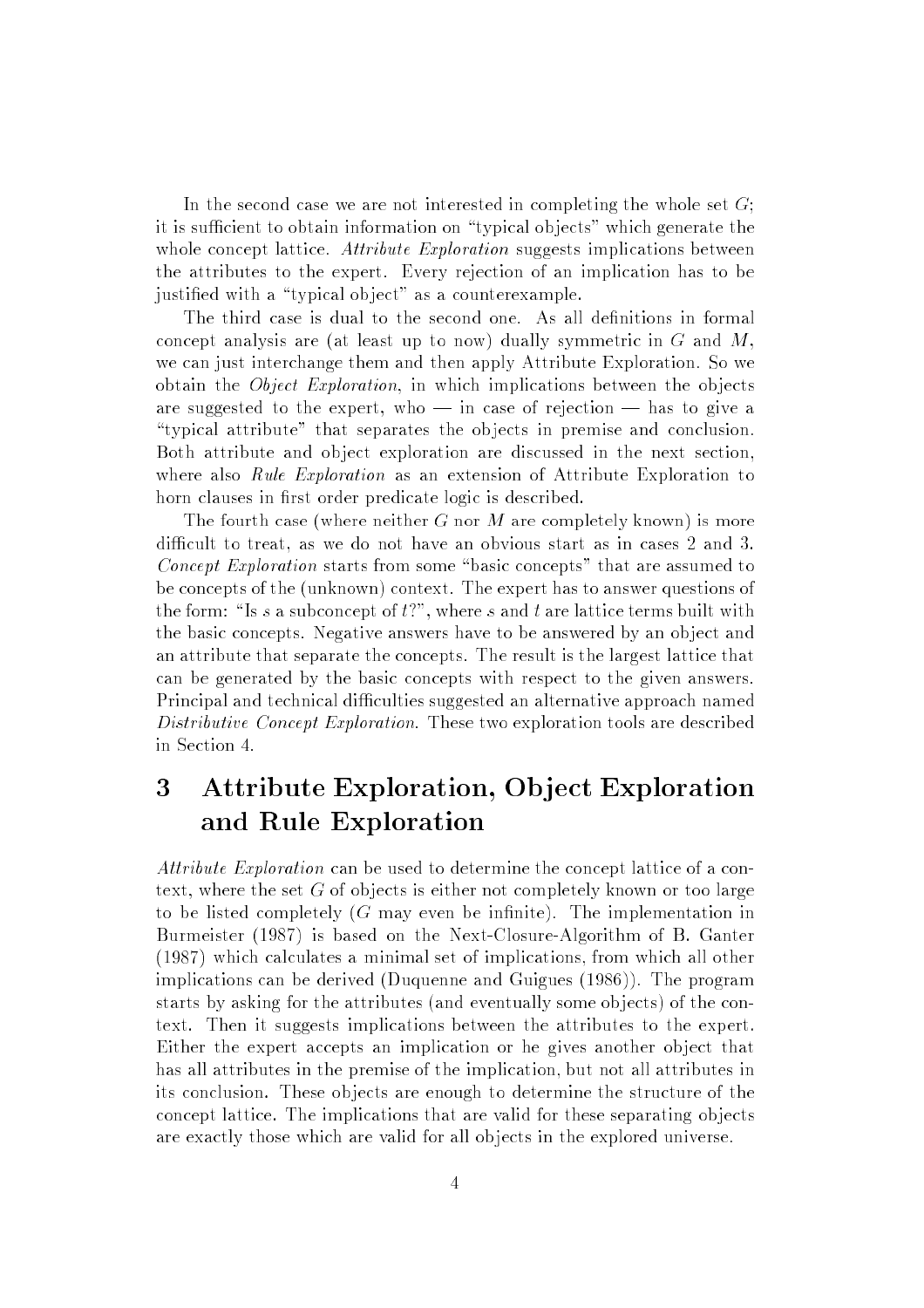P. Burmeister (1991) discusses how incomplete knowledge can be handled by the algorithm and gives two examples. In Stumme (1995b) is discussed how the calculation of a minimal set of implications can be done with respect to *background implications* which represent previously given knowledge. There is also an example of an exploration given, where exceptions are allowed. Other examples of Attribute Explorations are given in Ganter (1987), Ganter and Zickwolff (1994). A larger exploration is e. g. done by S. Reeg and W. Weiß (1990), who determined the dependencies between 50 attributes of nite lattices with Attribute Exploration. The context in Fig. 1 results from an Attribute Exploration that started with the attributes "compound", "element",  $\dots$ , "halogen". Here we obtain for example the implication "base" $\rightarrow$  "compound", which in fact is valid for all pure chemical substances.

Rule Exploration is a generalization of Attribute Exploration by M. Zickwolff that is able to treat relations between the objects of the field of interest (Zickwolff (1991), Ganter and Zickwolff (1994)). The attributes of the exploration context are positive literals of a first order language, and the objects added by the expert during the exploration are variable assignments to the objects of the field of interest. The application of Attribute Exploration to this specic context is called Rule Exploration. The resulting implications are then Horn clauses of the first order language describing the dependencies between the relations on the objects of the field of interest.

*Object Exploration* is used, when all objects of the context are given, but not all attributes. It determines \typical attributes" that distinguish the objects. This "structured brainstorming" (Wille) uses the same algorithm as Attribute Exploration, only ob jects and attributes interchange their roles.

Ob ject Exploration can for example be used for determining key words for books. This has been done in a research project concerning literature of interdisciplinary technology research at the Technische Hochschule Darmstadt. The exploration started with 20 books, for which distinguishing attributes were determined. The following is part of the exploration dialogue:

 $\vert \ldots \vert$ "Is *Mayer-Abich*  $\rightarrow$  *IZ* valid?" "No! Mayer-Abich is about "Philosophie", IZ is not." "Is Meyer-Abich, Zwick  $\rightarrow$  Böhme, Bühl, IZ, Kepplinger, Luthe valid?" "No! Meyer-Abich, Zwick, Böhme, IZ, and Kepplinger are about "Verantwortungsethik",  $B\ddot{u}hl$  and  $Luthe$  are not." "Is Meyer-Abich, Zwick  $\rightarrow$  Böhme, IZ, Kepplinger valid?" " $Yes!"$  $[\ldots]$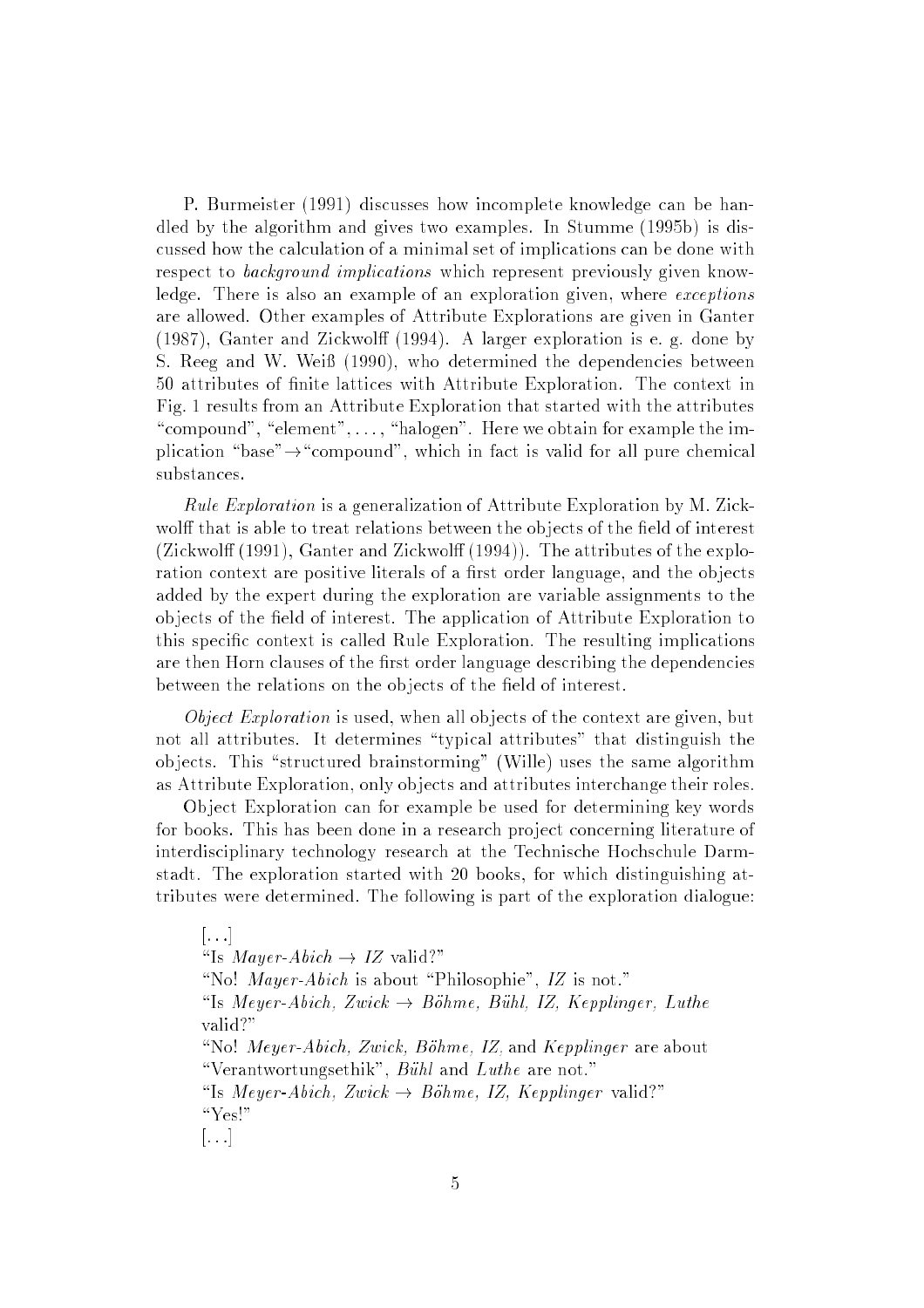An implication  $A \to B$  is valid if every attribute that is common to all books in  $A$  is also common to all books in  $B$ . E. g. the last answer expresses that the experts did not find any attribute common to the two books written by *Meyer-Abich* resp. Zwick, which is not common to all three books of  $B\ddot{o}hme$ , IZ, resp. Kepplinger.

This example already shows that an exploration may request some effort even for a small number of objects. On the other hand one is often only interested in attributes which distinguish the objects on a rather coarse level — at least for the generation of keywords for a library. In this case one could do an "Object Exploration with exceptions", where implications may be accepted, even if there are contradicting attributes (cf. Stumme (1995b)). It is also promising to generalize Attribute Exploration (resp. Ob ject Exploration) for partial implications (i. e. implications that are only valid for a certain percentage of ob jects, Luxenburger (1993)).

# 4 Concept Exploration and Distributive Concept Exploration

In the last section Attribute and Object Exploration were discussed. These knowledge acquisition tools can only be applied if either the set of attributes or the set of objects is completely given. But what can we do if both sets are only partially given?

P. Burmeister suggested to start with an attribute exploration with the given attributes, which extends the set of objects. A succeeding Object Exploration on these ob jects extends the set of attributes. Both tools are applied alternately until no more objects and attributes are added. Although it it is a natural approach, there are no experimental results so far.

Another approach is the *Concept Exploration*. It is based on the observation that "in many situations one has only a vague knowledge of a context although many of its concepts are fairly clear" (Wille (1982)). Concept Exploration starts with these "fairly clear concepts" (called *basic concepts*) and follows the free generating process of lattices. It produces new concepts by taking greatest common subconcepts and least common superconcept. The questions that have to be answered are essentially of the form: "Is s a subconcept of  $t$ ?", where s and t are lattice terms built with the basic concepts. Different concepts are separated by an object and an attribute given by the expert. This conception is already mentioned in Wille (1982). It is elaborated in Wille (1987) and Wille (1989a), were also examples can be found. U. Klotz and A. Mann (1988) further elaborated and implemented the method.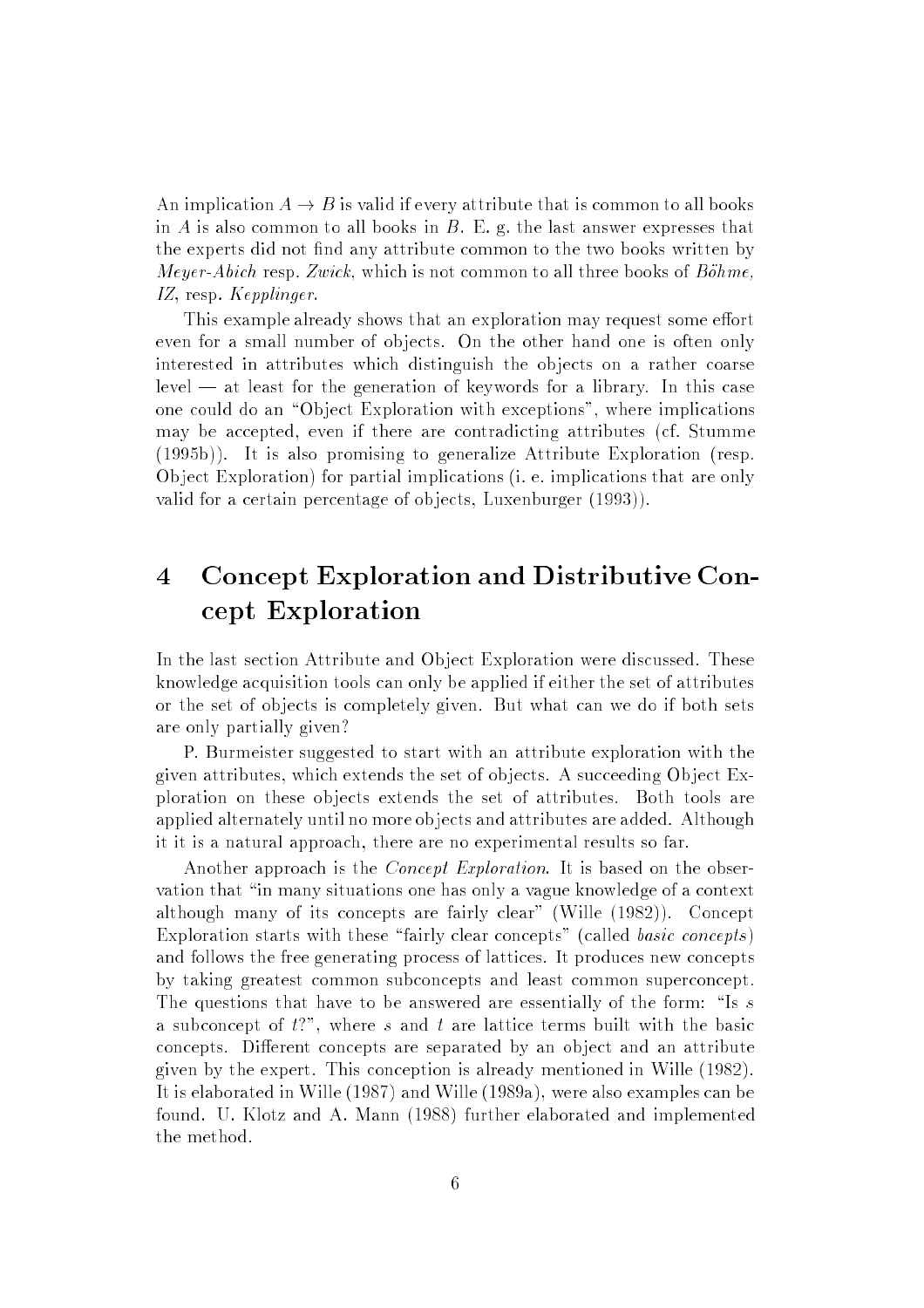There are some principal problems in using Concept Exploration, which led to the development of another tool named *Distributive Concept Explo*ration: Concept Exploration assumes that the exploration takes place in a | potentially given | context (which is sometimes called conceptual universe to emphazise that the exploration is restricted to this context). One has to be sure that the basic concepts are really concepts of the conceptual universe before starting the exploration. As the example of a concept exploration in number-theory in Wille (1987) shows, this is not always obvious. Another problem is the interpretation of suprema in the resulting concept lattice. It depends on the set of attributes that is assigned to the conceptual universe. In the number-theory exploration this set is well specified, but in non-mathematical examples often "all possible attributes of the objects" are allowed. The suprema vary depending on how restrictive this "definition" is understood. The interpretation of inma on the other hand is generally no problem, as it depends on the set of objects of the conceptual universe. which is usually already circumscribed by the name of the exploration (e. g. "an exploration of pure chemical substances" in the following example).

Another problem is the fact that it is (at least theoretically) possible that a concept exploration does not end.<sup>1</sup> For usual applications however (where the basic concepts are sufficiently related) this does not seem to be a serious problem.

These difficulties led to the development of *distributive concept explo*ration (cf. Stumme (1995a)). Here we understand the conceptual universe in a more liberal way: The decision whether an object or attribute belongs to the universe or not is left to the expert. He is responsible for choosing appropriate ob jects and attributes. The questions appearing in the dialogue again are essentially of the form: "Is s a subconcept of  $t$ ?" with lattice terms s and  $t$ ; and if a question is denied, then again an object and an attribute have to be given which separate the two concepts.

All we assume about the universe is that its attributes are closed under disjunction. The infimum of concepts corresponds to the *conjunction* of the attributes in their intents — and therefore it is natural to let the supremum correspond to the *disjunction* of the attributes. Then an object belongs to the supremum of some concepts, if and only if it belongs to at least one of them (as it belongs to their infimum, if and only if it belongs to all of them).

This definition implies that the resulting concept lattices are always completely distributive, and we can benet from the richer mathematical structure of completely distributive complete lattices (instead of arbitrary (complete) lattices). Specically we use tensor products and congruence re-

 $^\circ$  1 ne lattice FL(3) that is freely generated by three elements is infinite, and so a concept exploration in the conceptual universe  $(FL(3), FL(3), \leq)$  with the three generators as basic concepts cannot end.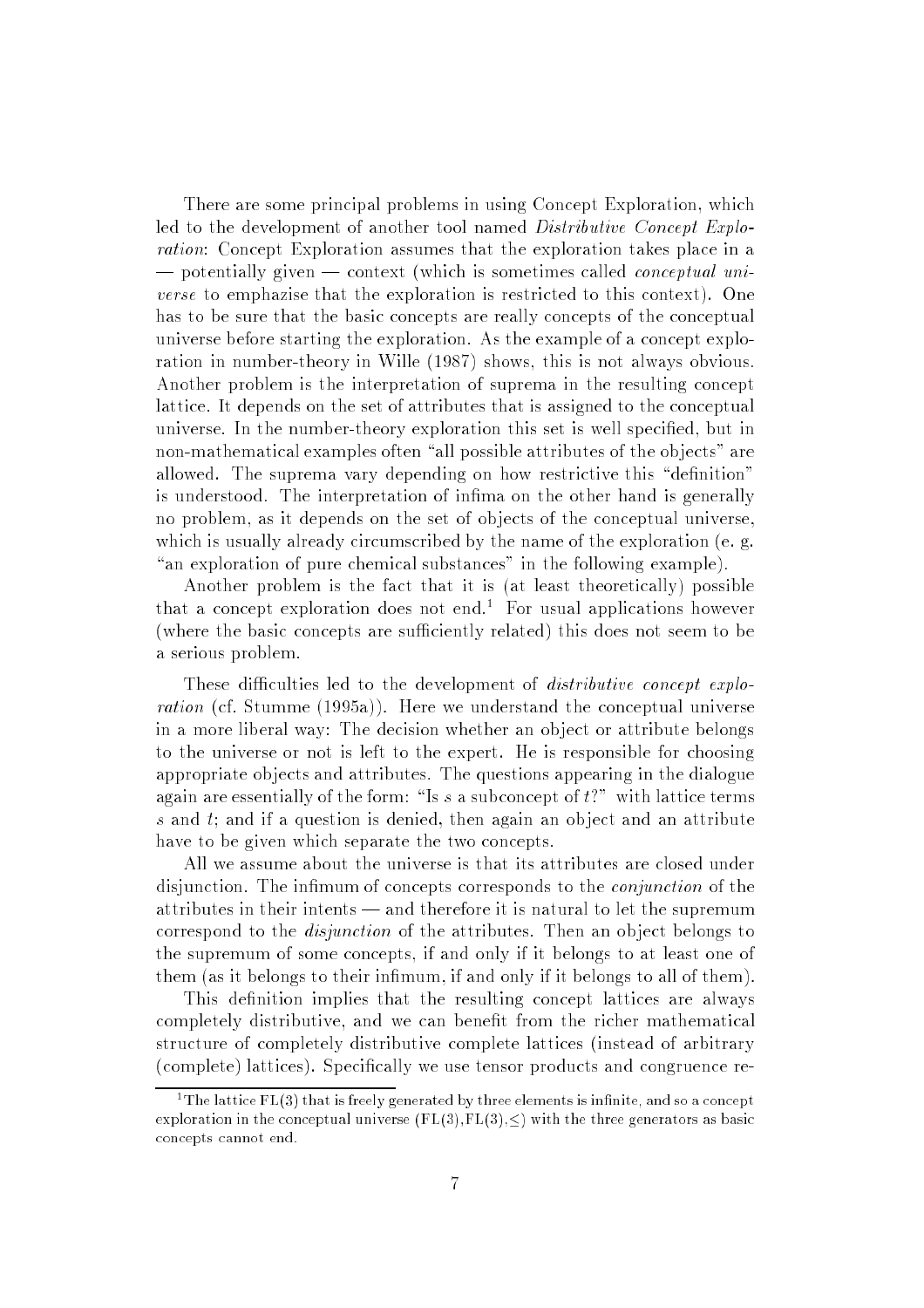lations on completely distributive complete lattices, which can efficiently be described by operations on contexts. This allows a more efficient determination of the questions for the exploration dialogue.

Another advantage is the fact that the bottom element of the concept lattice can now (as supremum of the empty set) be identified with the concept "nothing", while in the general case only the top element (as infimum of the empty set) represents the concept "everything (in our field of interest)". The following example shows how the existence of the concept "nothing" supports the interpretation of the result.

Distributive concept exploration subsequently adds the basic concepts. When the concept lattice generated by the first  $n$  basic concepts is determined, the  $(n+1)$ th basic concept is added. Then the relationships of the already given ob jects and attributes to the new basic concept are asked from the expert, before he has to answer to questions of the form "Is s a subconcept of  $t$ ?", where s and t are lattice terms built with the basic concepts. If the expert replies "No!", then he has to justify his answer by a separating pair, i. e. an object g belonging to s an an attribute m belonging to t, such that q does not have the attribute  $m$ .

*Example.* The concept lattice in Fig. 1 is the result of an Attribute Exploration. If we are interested in more details about pure chemical substances, then we can perform a Distributive Concept Exploration instead  $-$  now with "compound", "element", "acid", "base", "inert gas", and "halogen" as basic concepts. Here is that part of the dialogue which determines the concept lattice generated by the first four basic concepts, when the concept lattice generated by the first three basic concepts "compound", "element", and "acid" is already calculated:

 $[ \ldots]$ "Is  $H_2O$  a base?" "Yes!" "Is NaOH a base?" "Yes!" "Is He a base?"

" $No$ !"

"Has every base the attribute 'consists of two or more elements'?" " $Yes$ !"

"Is the infimum of 'element' and 'base' a subconcept of the supremum of 'compound' and 'acid'?"

"No! A separating pair is HCl and 'cannot be split further in substances or can receive protons'."

"Is 'compound' a subconcept of the supremum of 'element', 'acid', and `base' ?"

"No! A separating pair is NaCl and 'cannot be split in further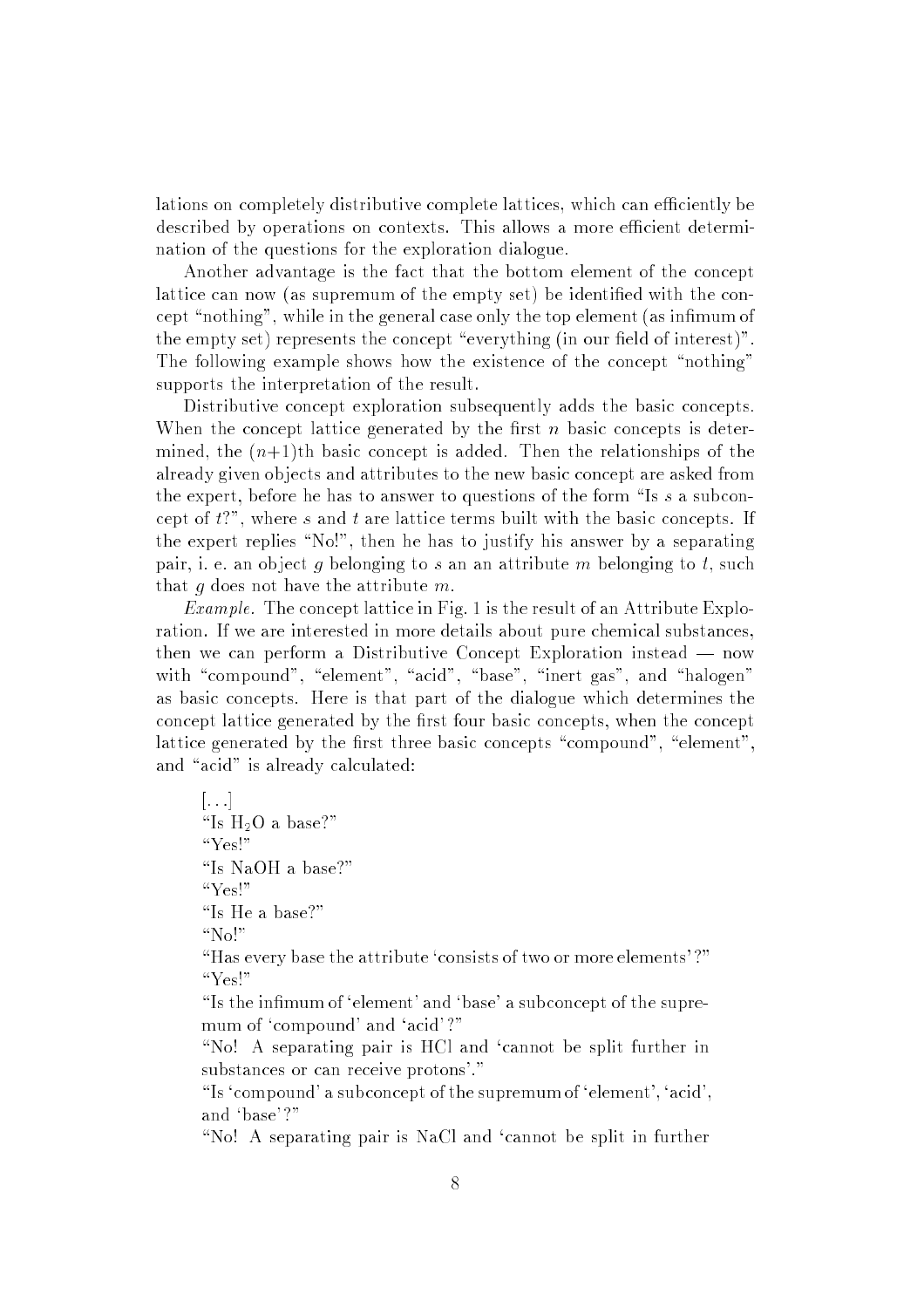substances or can exchange protons'."  $\vert \ldots \vert$ 

The concept lattice generated by all seven basic concepts is shown in Fig. 2. It is drawn as a nested line diagram (Wille (1989b)), in which the 55 small circles represent the concepts. Every thick line between two ellipses has to be replaced by five lines between the corresponding concepts. The separating pairs are indicated by similar symbols (e. g. NaCl and `cannot be split in further substances or can exchange protons', which is a separating pair for "salt" (with symbol  $\bigcirc$ ) and the supremum of "base", "acid", and "halogen" (with symbol  $\textcircled{2})$ ).

The concept lattice resulting from Attribute Exploration is infimumembedded in this lattice. Additionally we obtain concepts which can only be reached from the basic concepts by taking suprema. In general there may also be an additional top and a bottom element.

We can now see in the diagram that there exists no "base" that is also a "salt" (because the infimum of these two concepts is the concept "nothing")  $\equiv$  unlike in the concept lattice resulting from Attribute Exploration, where it is possible that the lowest concept has a non-empty extent. We can also see, if some concepts cover a common superconcept or not: For example, there are other compounds than bases, acids, and salts (e.g.  $CO<sub>2</sub>$ ), because the supremum of "base", "acid", and "salt" is unequal to "everything".

From the fact that the supremum of "compound" and "element" is the top element (the concept "everything") and the infimum is the bottom element (the concept "nothing") of the lattice, we can deduce that the pure chemical substances can be divided in two disjunctive classes "compound" and "element". The whole lattice is thus the direct product of the fiveelement concept lattice which is generated by the concept "element" and its subconcepts "inert gas" and "halogen" (with "everything":="element") and the eleven-element concept lattice which is generated by the concept "compound" and its subconcepts "base", "acid", and "salt" (with "everything":="compound"). These two concept lattices are shown in Fig. 3.

The concept lattices resulting from Distributive Concept Explorations are often "blown up at the top", e. g. the basic concepts are usually placed in the lower half of the lattice. This results from the fact that all possible unions of concept extents are built. The advantage is that one can see if a concept is covered by some of its subconcepts or not. However a lot of concepts may be generated, which are not really interesting. In this case one should consider to split up the exploration in two or more explorations on suitable subsets of basic concepts as, e. g., in Fig. 3.

In the existing examples of Concept Explorations, where the set of attributes is only vaguely fixed ("all possible attributes of the objects"), the results are mainly the same when distributive concept exploration is applied.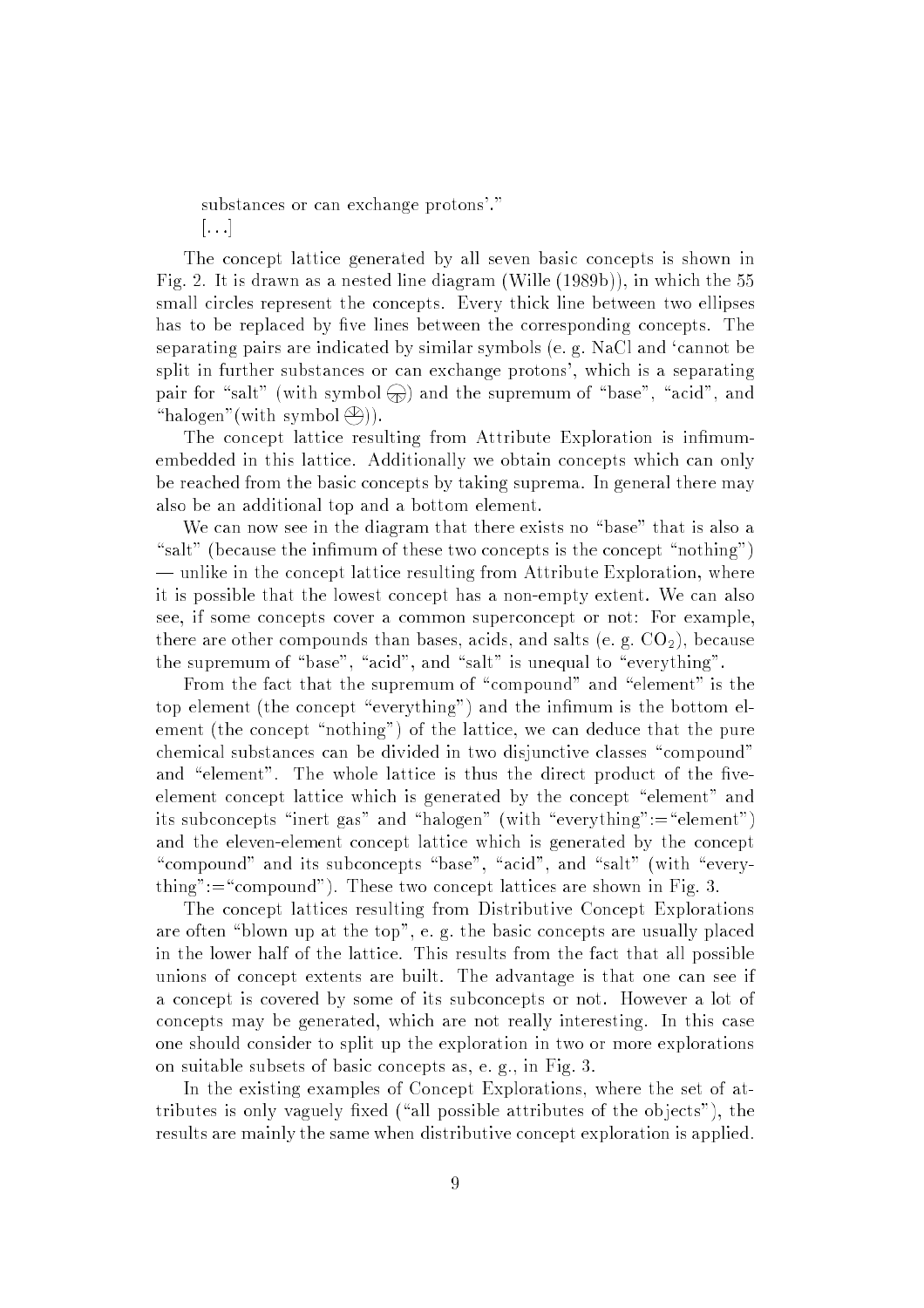

Figure 2: Result of the distributive concept exploration of pure chemical substances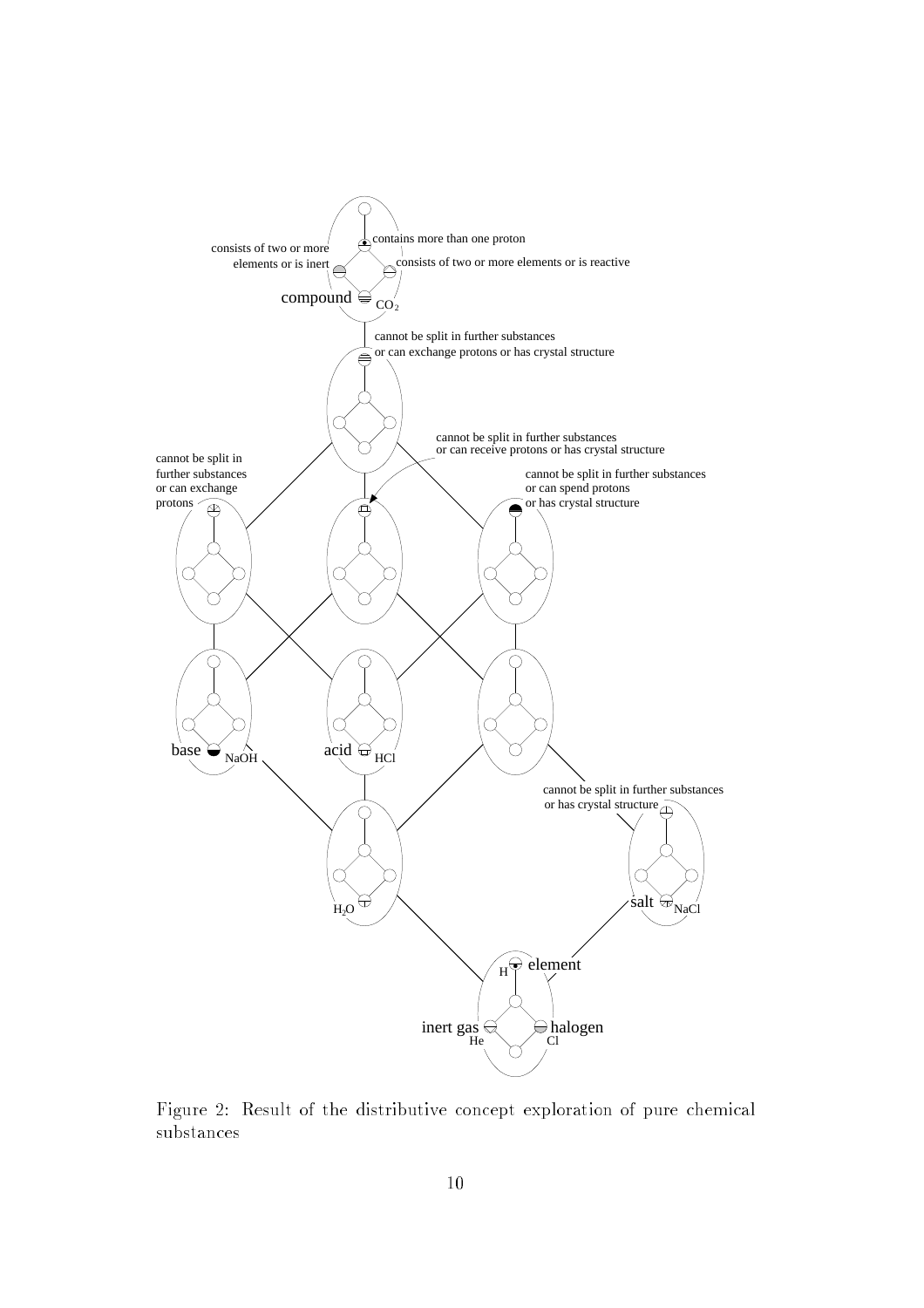

Figure 3: Results of three partial Distributive Concept Explorations of pure chemical substances

In both cases the use of attributes that are built with disjunctions can be observed. We conclude that if there is no canonical set of attributes, Distributive Concept Exploration may be preferred, because the interpretation of suprema is assured and the dialogue is less complex. If there is a canonical set of attributes, and it is assured that the basic concepts are concepts of the conceptual universe, then the general Concept Exploration may yield useful results.

#### 5 Outlook

The exploration tools described in this paper have two major restrictions: They are not able to treat negations and  $-$  what is more important for the development of conceptual knowledge systems — they are limited to onevalued contexts. There are two exploration tools in development which bypass these restrictions, Boolean Concept Exploration and Scale Exploration.

Boolean Concept Exploration includes negated concepts and works similar as Distributive Concept Exploration. It also starts with basic concepts, but it determines the Boolean lattice that is freely generated by them with respect to the answers given by the user. The implementation of the algorithm should not be too difficult, because the contexts of Boolean concept lattices have a very clear structure. The complexity is probably very similar to the one of distributive concept exploration — theoretically the resulting lattices can grow super-exponentially, but in real applications (where the basic concepts are sufficiently related) there should be no problem.

Scale Exploration determines dependencies between the attributes of a many-valued context. Scales are used to interpret the data given by the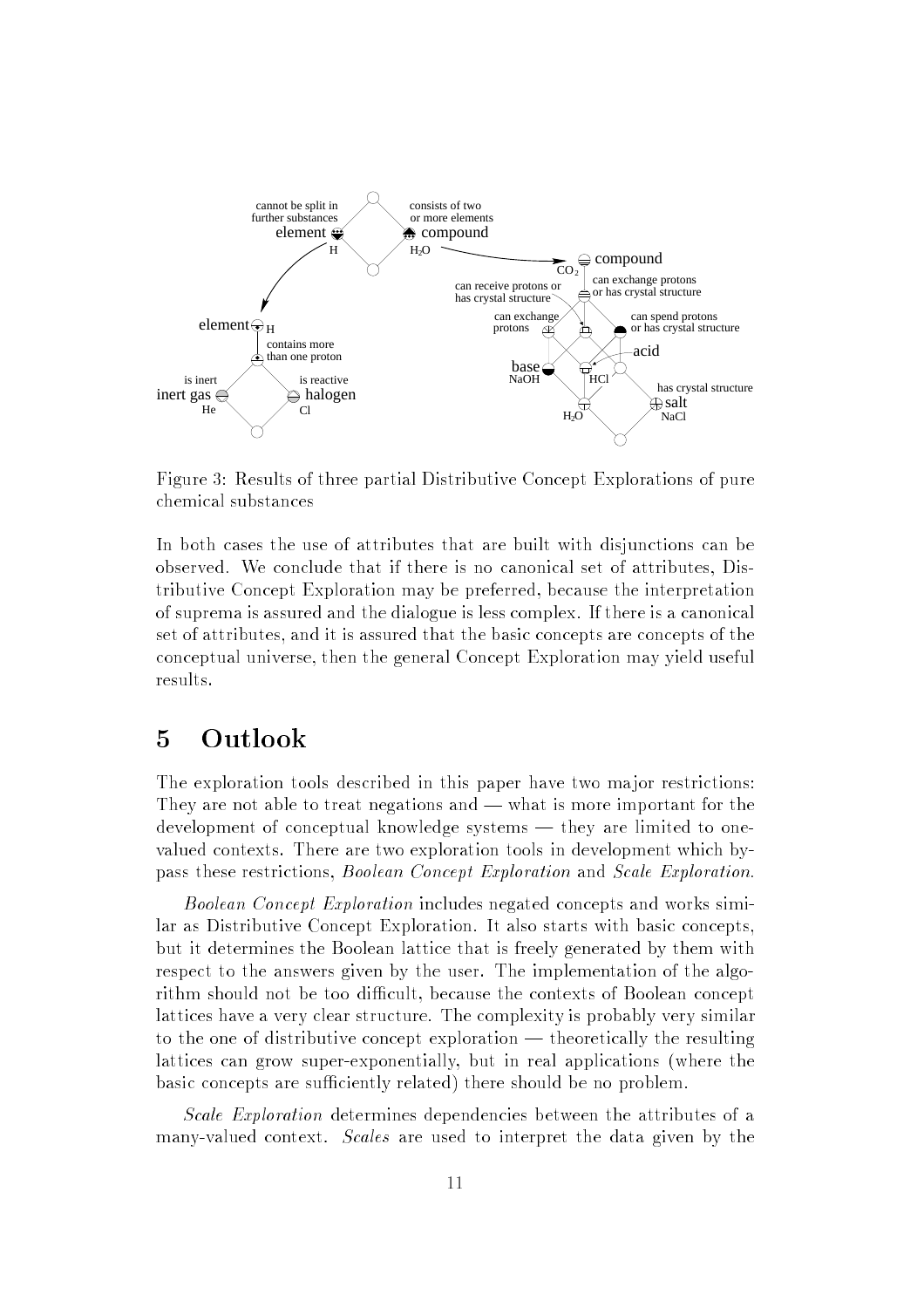context. Usually there is one scale for every many-valued attribute. A scale is a one-valued context whose ob jects are the values of the many-valued attribute. Its attributes determine how the values are interpreted.

Scales can be combined to larger scales. The most natural combination is done by the semi-product<sup>2</sup> . It produces the scale that respects all dependencies in the single scales, but no dependencies between them. The latter ones have then to be asked from an expert in an efficient way. This approach is analogous to Distributive Concept Exploration, where we also first calculate the lattice that respects all dependencies between the first  $n$  basic concepts, but no dependencies between them and the  $(n+1)$ th one. The latter ones are again determined by the answers of the expert.

For the concept lattices of the scales the exploration basically corresponds to calculating their direct product on which then a (meet-semilattice) congruence relation is determined. In this view Attribute Exploration is just a special case of Scale Exploration.

Exploration tools in formal concept analysis are able to treat incomplete knowledge and they yield criteria for the completeness of the acquired knowledge. The fact that explorations of a larger domain request some effort from the experts indicates the complexity of the explored domain. Often however complete knowledge about all dependencies in the domain is not required. It would be sufficient to obtain complete knowledge only about parts of the domain. Therefore it is interesting to extend the exploration tools such that they support the splitting of the exploration in suitable parts, as we did for the chemical substance exploration in Fig. 3. The possibility of combining different tools (both from inside and outside of formal concept analysis) should also be supported.

#### References

- Burmeister, P. (1987): Programm zur formalen Begriffsanalyse einwertiger Kontexte. Technische Hochschule Darmstadt (Latest version 1995 for Atari ST and MS DOS)
- Burmeister, P. (1991): Merkmalsimplikationen bei unvollstandigem Wissen. In: W. Lex (ed.): Arbeitstagung Begriffsanalyse und Künstliche Intelligenz. Informatik{Bericht 89/3, TU Clausthal, 15-46
- Duquenne, V. and Guigues, J.-L. (1986): Familles minimales d' implications informatives resultant d' un tableau de données binaires. In: Math. Sci. Humaines  $95, 5-18$

<sup>&</sup>lt;sup>-</sup> Which is a direct product in the category of all contexts (scales) with the scale measures as morphisms" (Ganter et al. (1986)).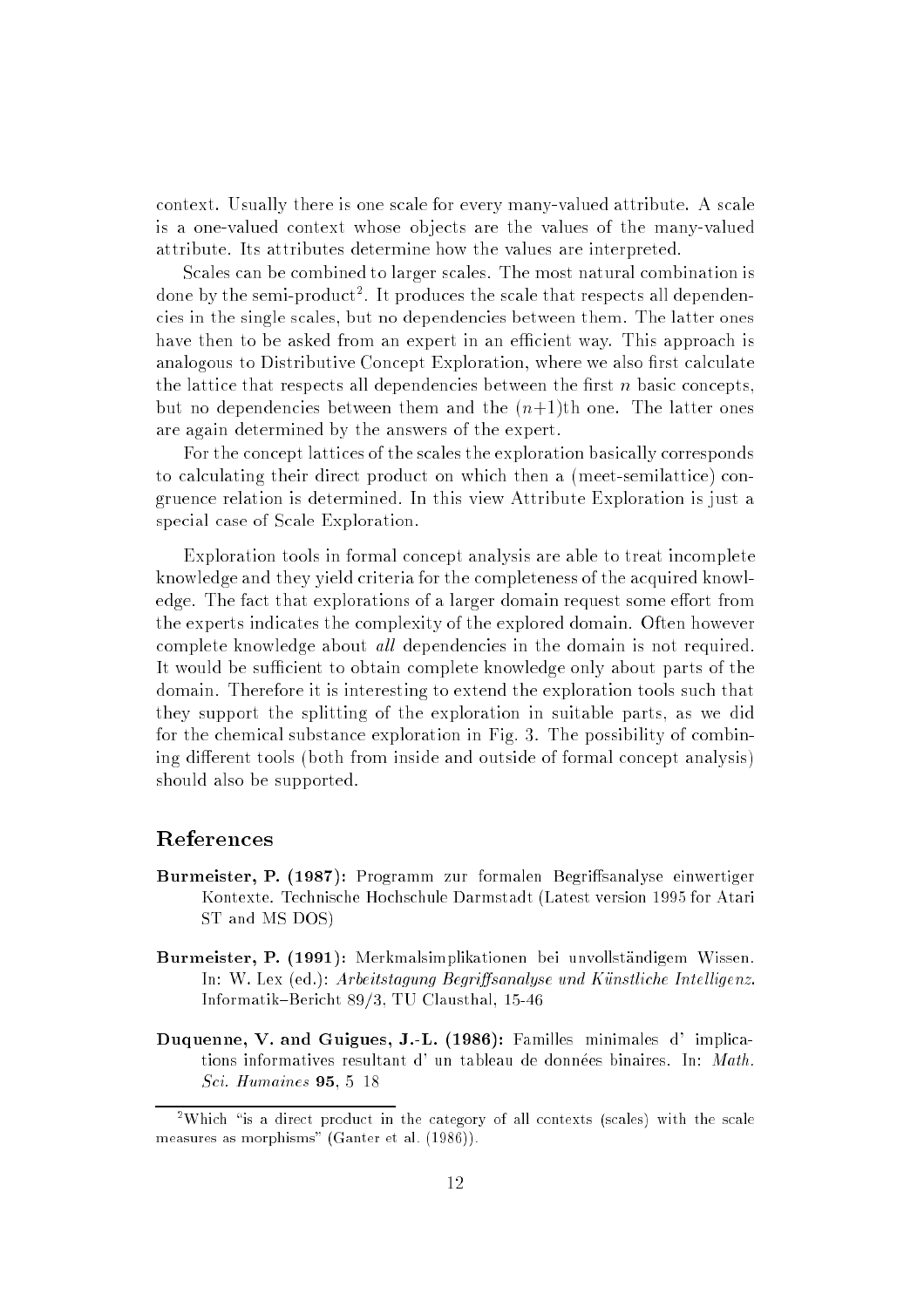- Ganter, B. (1987): Algorithmen zur Begriffsanalyse. In: B. Ganter, R. Wille, K. E. Wolff (eds.): *Beiträge zur Begriffsanalyse*. B. I.-Wissenschaftsverlag Mannheim, Wien, Zürich, 241-254
- Ganter, B. and Stahl, J. and Wille, R. (1986): Conceptual measurement and many-valued contexts. In: W. Gaul and M. Schader (eds.): Classification as a tool for research. North-Holland, Amsterdam,  $169-176$
- Ganter, B. and Wille, R. (1995): Formale Begriffsanalyse: Mathematische Grundlagen. Springer, Berlin, Heidelberg (to appear)
- Ganter, B. and Zickwolff, M. (1994): A tool to acquire conceptual knowledge. Forschungsbericht, Universitat Karlsruhe (to appear in the proceedings of the ECML workshop 1993)
- Klotz, U. and Mann, A. (1988): Begriffexploration. Diplomarbeit, TH Darmstadt
- Luxenburger, M. (1993): Implikationen, Abhangigkeiten und Galois Abbildungen. Beiträge zur Formalen Begriffsanalyse. PhD thesis, TH Darmstadt, Shaker Verlag, Aachen
- Mortimer, Ch. E. (1983): Chemie. Das Basiswissen der Chemie in Schwerpunkten. 4th Ed., Georg Thieme Verlag, Stuttgart, New York
- Reeg, S. and Weiß, W. (1990): Properties of finite lattices. Diplomarbeit, TH Darmstadt
- Stumme, G. (1994): Boolesche Begriffe. Diplomarbeit, TH Darmstadt
- Stumme, G. (1995a): Knowledge acquisition by distributive concept exploration. In: Proceedings Supplement of the Third International Conference on Conceptual Structures: Applications, Implementation and Theory. Santa Cruz, CA
- Stumme, G. (1995b): Attribute exploration with background implications and exceptions. In: H.H. Bock, W. Polasek (eds.): Data analysis and information systems. Statistical and conceptual approaches. Studies in Classication, Data Analysis, and Knowledge Organization 7, Springer, Heidelberg
- Vogt, F. and Wille, R. (1995):  $TOSCANA A$  graphical tool for analyzing and exploring data. In: R. Tamassia, I. G. Tollis (eds.): Graph Drawing '94, Lecture Notes in Computer Sciences  $894$ , Springer, 226–233
- Wagner, H. (1973): Begriff. In: H. M. Baumgartner, C. Wild (eds.): Handbuch philosophischer Grundbegriffe. Kösel Verlag, München, 191–209
- Wille, R. (1980): Lattice Theory as Algebra of Concepts. Colloquium Lecture, University of Calgary, 13. 3. 1980